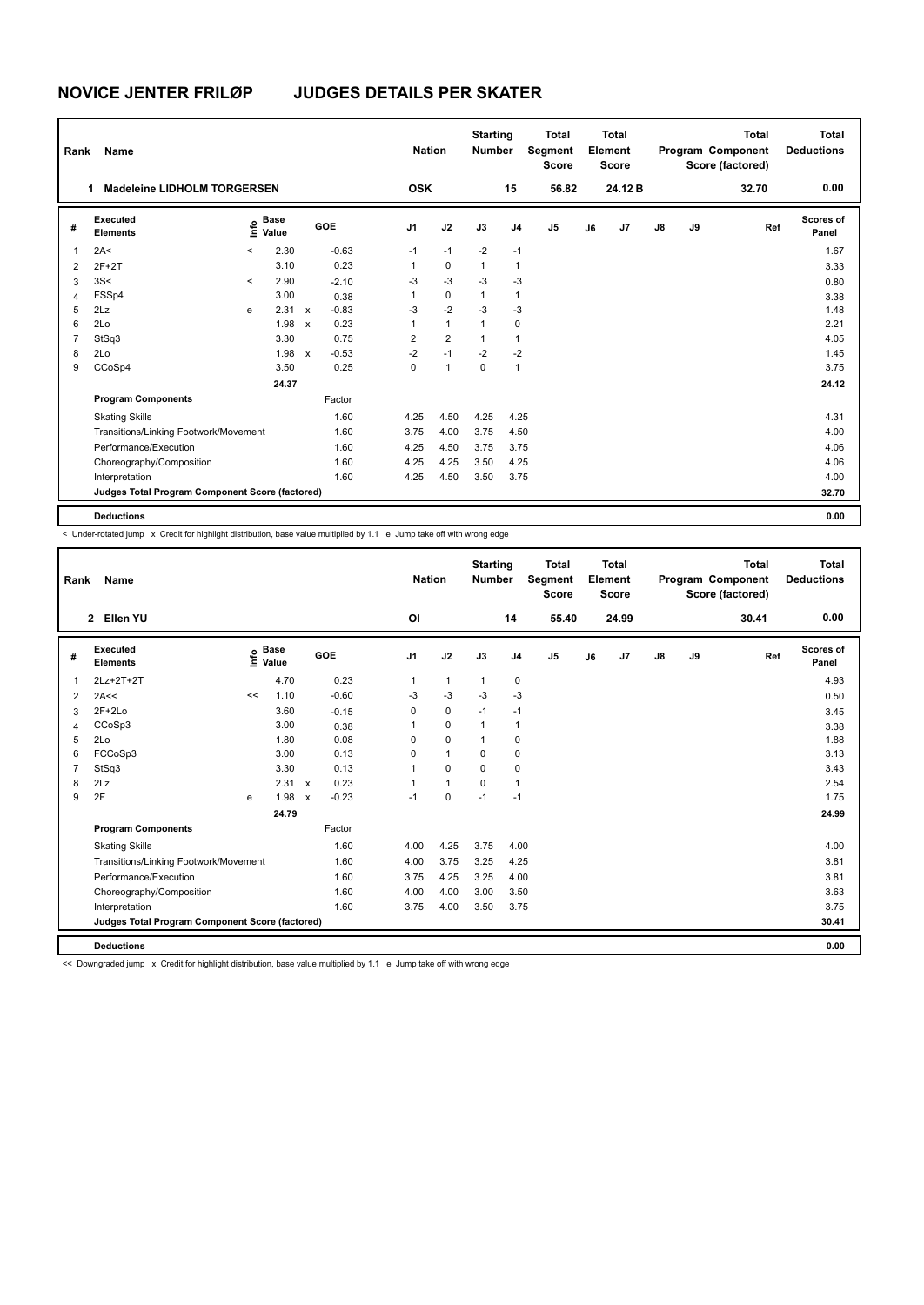| Rank           | Name                                            |         |                      |                           |                   | <b>Nation</b>  |                | <b>Starting</b><br><b>Number</b> |                | <b>Total</b><br>Segment<br><b>Score</b> |    | <b>Total</b><br>Element<br><b>Score</b> |               |    | <b>Total</b><br>Program Component<br>Score (factored) | <b>Total</b><br><b>Deductions</b> |
|----------------|-------------------------------------------------|---------|----------------------|---------------------------|-------------------|----------------|----------------|----------------------------------|----------------|-----------------------------------------|----|-----------------------------------------|---------------|----|-------------------------------------------------------|-----------------------------------|
|                | Juni Marie BENJAMINSEN<br>3                     |         |                      |                           |                   | <b>OSK</b>     |                |                                  | 16             | 49.03                                   |    | 19.11                                   |               |    | 31.92                                                 | 2.00                              |
| #              | Executed<br><b>Elements</b>                     | ١m      | <b>Base</b><br>Value |                           | GOE               | J <sub>1</sub> | J2             | J3                               | J <sub>4</sub> | J <sub>5</sub>                          | J6 | J <sub>7</sub>                          | $\mathsf{J}8$ | J9 | Ref                                                   | Scores of<br>Panel                |
| $\overline{1}$ | 3T<                                             | $\prec$ | 2.90                 |                           | $-2.10$           | $-3$           | $-3$           | $-3$                             | $-3$           |                                         |    |                                         |               |    |                                                       | 0.80                              |
| $\overline{2}$ | 3S                                              |         | 4.20                 |                           | $-2.10$           | $-3$           | $-3$           | $-3$                             | $-3$           |                                         |    |                                         |               |    |                                                       | 2.10                              |
| 3              | 2A<                                             | $\prec$ | 2.30                 |                           | $-1.50$           | -3             | $-3$           | $-3$                             | $-3$           |                                         |    |                                         |               |    |                                                       | 0.80                              |
| $\overline{4}$ | FSSp3                                           |         | 2.60                 |                           | 0.63              | 2              | $\overline{2}$ | $\mathbf{1}$                     | 0              |                                         |    |                                         |               |    |                                                       | 3.23                              |
| 5              | 2Lz                                             |         | 2.31                 | $\mathsf{x}$              | $-0.90$           | $-3$           | $-3$           | $-3$                             | $-3$           |                                         |    |                                         |               |    |                                                       | 1.41                              |
| 6              | StSq2                                           |         | 2.60                 |                           | 0.88              | $\overline{2}$ | $\overline{2}$ | $\overline{1}$                   | $\overline{2}$ |                                         |    |                                         |               |    |                                                       | 3.48                              |
| $\overline{7}$ | $2Lo+2T$                                        |         | 3.41                 | $\boldsymbol{\mathsf{x}}$ | $-0.45$           | $-2$           | $-1$           | $-1$                             | $-2$           |                                         |    |                                         |               |    |                                                       | 2.96                              |
| 8              | 2F                                              |         | 1.98                 | $\boldsymbol{\mathsf{x}}$ | $-0.90$           | $-3$           | $-3$           | $-3$                             | $-3$           |                                         |    |                                         |               |    |                                                       | 1.08                              |
| 9              | CCoSp3                                          |         | 3.00                 |                           | 0.25              | 1              | $\mathbf 0$    | $\mathbf{1}$                     | $\Omega$       |                                         |    |                                         |               |    |                                                       | 3.25                              |
|                |                                                 |         | 25.30                |                           |                   |                |                |                                  |                |                                         |    |                                         |               |    |                                                       | 19.11                             |
|                | <b>Program Components</b>                       |         |                      |                           | Factor            |                |                |                                  |                |                                         |    |                                         |               |    |                                                       |                                   |
|                | <b>Skating Skills</b>                           |         |                      |                           | 1.60              | 4.50           | 4.75           | 4.25                             | 4.00           |                                         |    |                                         |               |    |                                                       | 4.38                              |
|                | Transitions/Linking Footwork/Movement           |         |                      |                           | 1.60              | 4.00           | 4.50           | 3.75                             | 4.00           |                                         |    |                                         |               |    |                                                       | 4.06                              |
|                | Performance/Execution                           |         |                      |                           | 1.60              | 3.50           | 4.25           | 4.00                             | 3.00           |                                         |    |                                         |               |    |                                                       | 3.69                              |
|                | Choreography/Composition                        |         |                      |                           | 1.60              | 4.00           | 4.50           | 3.75                             | 3.50           |                                         |    |                                         |               |    |                                                       | 3.94                              |
|                | Interpretation                                  |         |                      |                           | 1.60              | 3.75           | 4.50           | 3.75                             | 3.50           |                                         |    |                                         |               |    |                                                       | 3.88                              |
|                | Judges Total Program Component Score (factored) |         |                      |                           |                   |                |                |                                  |                |                                         |    |                                         |               |    |                                                       | 31.92                             |
|                | <b>Deductions</b>                               |         |                      |                           | $-2.00$<br>Falls: |                |                |                                  |                |                                         |    |                                         |               |    |                                                       | $-2.00$                           |

< Under-rotated jump x Credit for highlight distribution, base value multiplied by 1.1

| Rank | Name                                            |                            |              |         | <b>Nation</b> |              | <b>Starting</b><br><b>Number</b> |                | <b>Total</b><br>Segment<br><b>Score</b> |    | <b>Total</b><br>Element<br><b>Score</b> |               |    | <b>Total</b><br>Program Component<br>Score (factored) | <b>Total</b><br><b>Deductions</b> |
|------|-------------------------------------------------|----------------------------|--------------|---------|---------------|--------------|----------------------------------|----------------|-----------------------------------------|----|-----------------------------------------|---------------|----|-------------------------------------------------------|-----------------------------------|
|      | 4 Marianne STÅLEN                               |                            |              |         | <b>TSK</b>    |              |                                  | 13             | 46.84                                   |    | 20.22                                   |               |    | 26.62                                                 | 0.00                              |
| #    | <b>Executed</b><br><b>Elements</b>              | <b>Base</b><br>۴٥<br>Value |              | GOE     | J1            | J2           | J3                               | J <sub>4</sub> | J5                                      | J6 | J7                                      | $\mathsf{J}8$ | J9 | Ref                                                   | Scores of<br>Panel                |
| 1    | 3S<<                                            | 1.30<br><<                 |              | $-0.60$ | $-3$          | $-3$         | $-3$                             | $-3$           |                                         |    |                                         |               |    |                                                       | 0.70                              |
| 2    | 2Lz+1Lo+2S                                      | 3.90                       |              | 0.08    | 1             | $\mathbf 0$  | $\Omega$                         | $\mathbf 0$    |                                         |    |                                         |               |    |                                                       | 3.98                              |
| 3    | FCSp2                                           | 2.30                       |              | 0.13    | 0             | 0            | $\mathbf 1$                      | 0              |                                         |    |                                         |               |    |                                                       | 2.43                              |
| 4    | 2Lo                                             | 1.80                       |              | 0.15    |               | $\mathbf{1}$ | 0                                | $\mathbf 0$    |                                         |    |                                         |               |    |                                                       | 1.95                              |
| 5    | 2Lz                                             | 2.10                       |              | $-0.38$ | $-1$          | $\mathbf 0$  | $-1$                             | $-3$           |                                         |    |                                         |               |    |                                                       | 1.72                              |
| 6    | 1A                                              | 1.21                       | $\mathsf{x}$ | 0.20    |               | $\mathbf{1}$ | 1                                | $\mathbf{1}$   |                                         |    |                                         |               |    |                                                       | 1.41                              |
|      | StSq3                                           | 3.30                       |              | 0.25    |               | 0            | 1                                | 0              |                                         |    |                                         |               |    |                                                       | 3.55                              |
| 8    | 2Lo                                             |                            | 1.98 x       | 0.00    | 0             | $\mathbf 0$  | $\Omega$                         | 0              |                                         |    |                                         |               |    |                                                       | 1.98                              |
| 9    | CCoSp2                                          | 2.50                       |              | 0.00    | 0             | $\mathbf 0$  | $\mathbf 0$                      | $\mathbf 0$    |                                         |    |                                         |               |    |                                                       | 2.50                              |
|      |                                                 | 20.39                      |              |         |               |              |                                  |                |                                         |    |                                         |               |    |                                                       | 20.22                             |
|      | <b>Program Components</b>                       |                            |              | Factor  |               |              |                                  |                |                                         |    |                                         |               |    |                                                       |                                   |
|      | <b>Skating Skills</b>                           |                            |              | 1.60    | 3.50          | 4.00         | 3.50                             | 3.25           |                                         |    |                                         |               |    |                                                       | 3.56                              |
|      | Transitions/Linking Footwork/Movement           |                            |              | 1.60    | 3.00          | 3.50         | 3.00                             | 3.00           |                                         |    |                                         |               |    |                                                       | 3.13                              |
|      | Performance/Execution                           |                            |              | 1.60    | 3.25          | 3.50         | 3.25                             | 3.50           |                                         |    |                                         |               |    |                                                       | 3.38                              |
|      | Choreography/Composition                        |                            |              | 1.60    | 3.50          | 3.50         | 3.00                             | 3.00           |                                         |    |                                         |               |    |                                                       | 3.25                              |
|      | Interpretation                                  |                            |              | 1.60    | 3.25          | 3.25         | 3.25                             | 3.50           |                                         |    |                                         |               |    |                                                       | 3.31                              |
|      | Judges Total Program Component Score (factored) |                            |              |         |               |              |                                  |                |                                         |    |                                         |               |    |                                                       | 26.62                             |
|      | <b>Deductions</b>                               |                            |              |         |               |              |                                  |                |                                         |    |                                         |               |    |                                                       | 0.00                              |

<< Downgraded jump x Credit for highlight distribution, base value multiplied by 1.1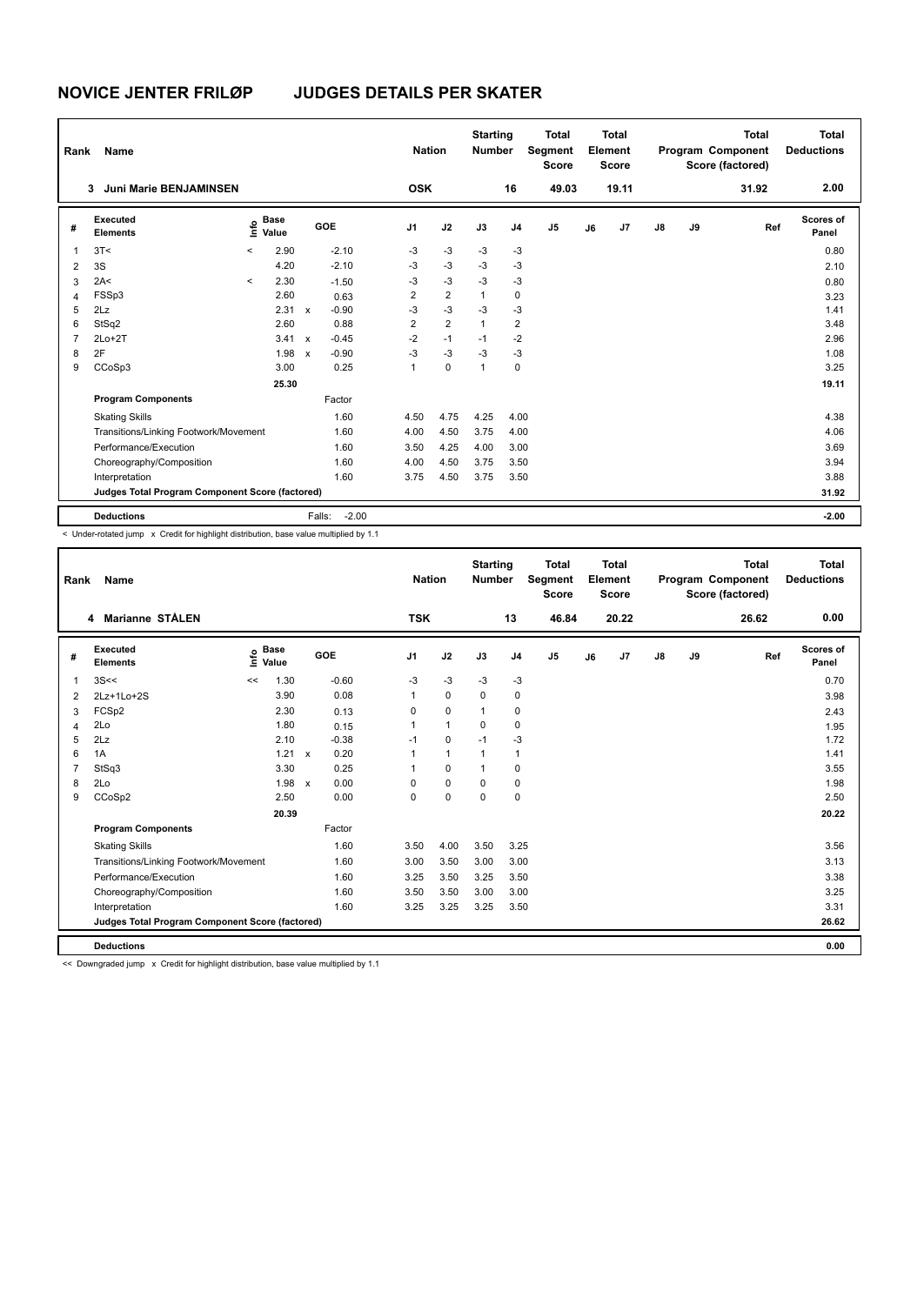| Rank           | Name                                            |         |                                  |              |         |                | <b>Nation</b> |              | <b>Starting</b><br><b>Number</b> |                | <b>Total</b><br>Segment<br><b>Score</b> |    | <b>Total</b><br>Element<br><b>Score</b> |               |    | <b>Total</b><br>Program Component<br>Score (factored) | <b>Total</b><br><b>Deductions</b> |
|----------------|-------------------------------------------------|---------|----------------------------------|--------------|---------|----------------|---------------|--------------|----------------------------------|----------------|-----------------------------------------|----|-----------------------------------------|---------------|----|-------------------------------------------------------|-----------------------------------|
|                | Sara STØRKSEN GRØVAN<br>5                       |         |                                  |              |         | <b>OSK</b>     |               |              |                                  | 12             | 44.96                                   |    | 19.45                                   |               |    | 25.51                                                 | 0.00                              |
| #              | Executed<br><b>Elements</b>                     |         | <b>Base</b><br>e Base<br>E Value |              | GOE     | J <sub>1</sub> |               | J2           | J3                               | J <sub>4</sub> | J <sub>5</sub>                          | J6 | J7                                      | $\mathsf{J}8$ | J9 | Ref                                                   | Scores of<br>Panel                |
| $\mathbf{1}$   | $2Lo+2Lo<$                                      | $\,<$   | 3.10                             |              | $-0.38$ | $-1$           |               | $-1$         | $-2$                             | $-1$           |                                         |    |                                         |               |    |                                                       | 2.72                              |
| 2              | $2F+2T<$                                        | $\prec$ | 2.70                             |              | $-0.38$ | $-1$           |               | $-1$         | $-2$                             | $-1$           |                                         |    |                                         |               |    |                                                       | 2.32                              |
| 3              | FCSp1                                           |         | 1.90                             |              | $-0.45$ | $-1$           |               | $-2$         | $-2$                             | $-1$           |                                         |    |                                         |               |    |                                                       | 1.45                              |
| 4              | 2F                                              |         | 1.80                             |              | 0.08    | $\Omega$       |               | 0            | $\mathbf{1}$                     | 0              |                                         |    |                                         |               |    |                                                       | 1.88                              |
| 5              | 1A                                              |         | $1.21 \times$                    |              | 0.05    | 0              |               | $\mathbf 0$  | $\mathbf{1}$                     | 0              |                                         |    |                                         |               |    |                                                       | 1.26                              |
| 6              | 2Lz                                             |         | 2.31                             | $\mathbf{x}$ | $-0.15$ | 0              |               | $-1$         | $\mathbf 0$                      | $-1$           |                                         |    |                                         |               |    |                                                       | 2.16                              |
| $\overline{7}$ | 2Lo                                             |         | 1.98                             | $\mathsf{x}$ | 0.08    | $\Omega$       |               | $\mathbf 0$  | $\mathbf{1}$                     | 0              |                                         |    |                                         |               |    |                                                       | 2.06                              |
| 8              | StSq2                                           |         | 2.60                             |              | 0.25    | 0              |               | $\mathbf{1}$ | 0                                | $\overline{1}$ |                                         |    |                                         |               |    |                                                       | 2.85                              |
| 9              | CCoSp2                                          |         | 2.50                             |              | 0.25    | 1              |               | $\mathbf 0$  | 1                                | 0              |                                         |    |                                         |               |    |                                                       | 2.75                              |
|                |                                                 |         | 20.10                            |              |         |                |               |              |                                  |                |                                         |    |                                         |               |    |                                                       | 19.45                             |
|                | <b>Program Components</b>                       |         |                                  |              | Factor  |                |               |              |                                  |                |                                         |    |                                         |               |    |                                                       |                                   |
|                | <b>Skating Skills</b>                           |         |                                  |              | 1.60    | 3.50           |               | 3.75         | 3.50                             | 3.50           |                                         |    |                                         |               |    |                                                       | 3.56                              |
|                | Transitions/Linking Footwork/Movement           |         |                                  |              | 1.60    | 3.50           |               | 3.25         | 2.75                             | 3.50           |                                         |    |                                         |               |    |                                                       | 3.25                              |
|                | Performance/Execution                           |         |                                  |              | 1.60    | 3.00           |               | 3.50         | 2.75                             | 3.00           |                                         |    |                                         |               |    |                                                       | 3.06                              |
|                | Choreography/Composition                        |         |                                  |              | 1.60    | 3.25           |               | 3.25         | 3.00                             | 3.00           |                                         |    |                                         |               |    |                                                       | 3.13                              |
|                | Interpretation                                  |         |                                  |              | 1.60    | 2.75           |               | 3.25         | 2.75                             | 3.00           |                                         |    |                                         |               |    |                                                       | 2.94                              |
|                | Judges Total Program Component Score (factored) |         |                                  |              |         |                |               |              |                                  |                |                                         |    |                                         |               |    |                                                       | 25.51                             |
|                | <b>Deductions</b>                               |         |                                  |              |         |                |               |              |                                  |                |                                         |    |                                         |               |    |                                                       | 0.00                              |

< Under-rotated jump x Credit for highlight distribution, base value multiplied by 1.1

| Rank | Name                                            |                          |                                           |                           |         | <b>Nation</b>  |              | <b>Starting</b><br><b>Number</b> |                | <b>Total</b><br>Segment<br><b>Score</b> |    | Total<br>Element<br><b>Score</b> |               |    | <b>Total</b><br>Program Component<br>Score (factored) | <b>Total</b><br><b>Deductions</b> |
|------|-------------------------------------------------|--------------------------|-------------------------------------------|---------------------------|---------|----------------|--------------|----------------------------------|----------------|-----------------------------------------|----|----------------------------------|---------------|----|-------------------------------------------------------|-----------------------------------|
|      | 6 Ida BERTHELSEN                                |                          |                                           |                           |         | O <sub>l</sub> |              |                                  | 10             | 44.95                                   |    | 18.54                            |               |    | 26.41                                                 | 0.00                              |
| #    | Executed<br><b>Elements</b>                     |                          | $\frac{e}{E}$ Base<br>$\frac{e}{E}$ Value |                           | GOE     | J <sub>1</sub> | J2           | J3                               | J <sub>4</sub> | J5                                      | J6 | J7                               | $\mathsf{J}8$ | J9 | Ref                                                   | Scores of<br>Panel                |
| 1    | 2T                                              |                          | 1.30                                      |                           | 0.05    | 0              | $\mathbf{1}$ | 0                                | 0              |                                         |    |                                  |               |    |                                                       | 1.35                              |
| 2    | 2Lo<+2Lo<                                       | $\prec$                  | 2.60                                      |                           | $-0.75$ | $-2$           | $-3$         | $-3$                             | $-2$           |                                         |    |                                  |               |    |                                                       | 1.85                              |
| 3    | FCCoSp2                                         |                          | 2.50                                      |                           | 0.00    | 0              | $\mathbf 0$  | $\Omega$                         | 0              |                                         |    |                                  |               |    |                                                       | 2.50                              |
| 4    | 1A                                              |                          | 1.10                                      |                           | 0.10    | 0              | $\mathbf{1}$ | 1                                | $\mathbf 0$    |                                         |    |                                  |               |    |                                                       | 1.20                              |
| 5    | StSq1                                           |                          | 1.80                                      |                           | 0.38    | 1              | $\mathbf{1}$ | 1                                | 0              |                                         |    |                                  |               |    |                                                       | 2.18                              |
| 6    | 2S+2Lo<+1T                                      | $\overline{\phantom{a}}$ | $3.30 \times$                             |                           | $-0.35$ | $-1$           | $-2$         | $-2$                             | $-2$           |                                         |    |                                  |               |    |                                                       | 2.95                              |
| 7    | CCoSp4                                          |                          | 3.50                                      |                           | 0.25    | $\mathbf{1}$   | $\mathbf 0$  | $\mathbf 0$                      | $\mathbf{1}$   |                                         |    |                                  |               |    |                                                       | 3.75                              |
| 8    | 2Lo<                                            | $\prec$                  | $1.43 \times$                             |                           | $-0.15$ | $-1$           | $\mathbf{1}$ | $-2$                             | 0              |                                         |    |                                  |               |    |                                                       | 1.28                              |
| 9    | 2S                                              |                          | 1.43                                      | $\boldsymbol{\mathsf{x}}$ | 0.05    | $\Omega$       | $\mathbf 0$  | $\mathbf{1}$                     | $\mathbf 0$    |                                         |    |                                  |               |    |                                                       | 1.48                              |
|      |                                                 |                          | 18.96                                     |                           |         |                |              |                                  |                |                                         |    |                                  |               |    |                                                       | 18.54                             |
|      | <b>Program Components</b>                       |                          |                                           |                           | Factor  |                |              |                                  |                |                                         |    |                                  |               |    |                                                       |                                   |
|      | <b>Skating Skills</b>                           |                          |                                           |                           | 1.60    | 3.00           | 3.50         | 3.25                             | 3.00           |                                         |    |                                  |               |    |                                                       | 3.19                              |
|      | Transitions/Linking Footwork/Movement           |                          |                                           |                           | 1.60    | 3.25           | 3.25         | 3.00                             | 3.50           |                                         |    |                                  |               |    |                                                       | 3.25                              |
|      | Performance/Execution                           |                          |                                           |                           | 1.60    | 3.25           | 3.50         | 3.75                             | 3.50           |                                         |    |                                  |               |    |                                                       | 3.50                              |
|      | Choreography/Composition                        |                          |                                           |                           | 1.60    | 3.50           | 3.50         | 2.75                             | 3.00           |                                         |    |                                  |               |    |                                                       | 3.19                              |
|      | Interpretation                                  |                          |                                           |                           | 1.60    | 3.50           | 3.50         | 3.00                             | 3.50           |                                         |    |                                  |               |    |                                                       | 3.38                              |
|      | Judges Total Program Component Score (factored) |                          |                                           |                           |         |                |              |                                  |                |                                         |    |                                  |               |    |                                                       | 26.41                             |
|      | <b>Deductions</b>                               |                          |                                           |                           |         |                |              |                                  |                |                                         |    |                                  |               |    |                                                       | 0.00                              |

< Under-rotated jump x Credit for highlight distribution, base value multiplied by 1.1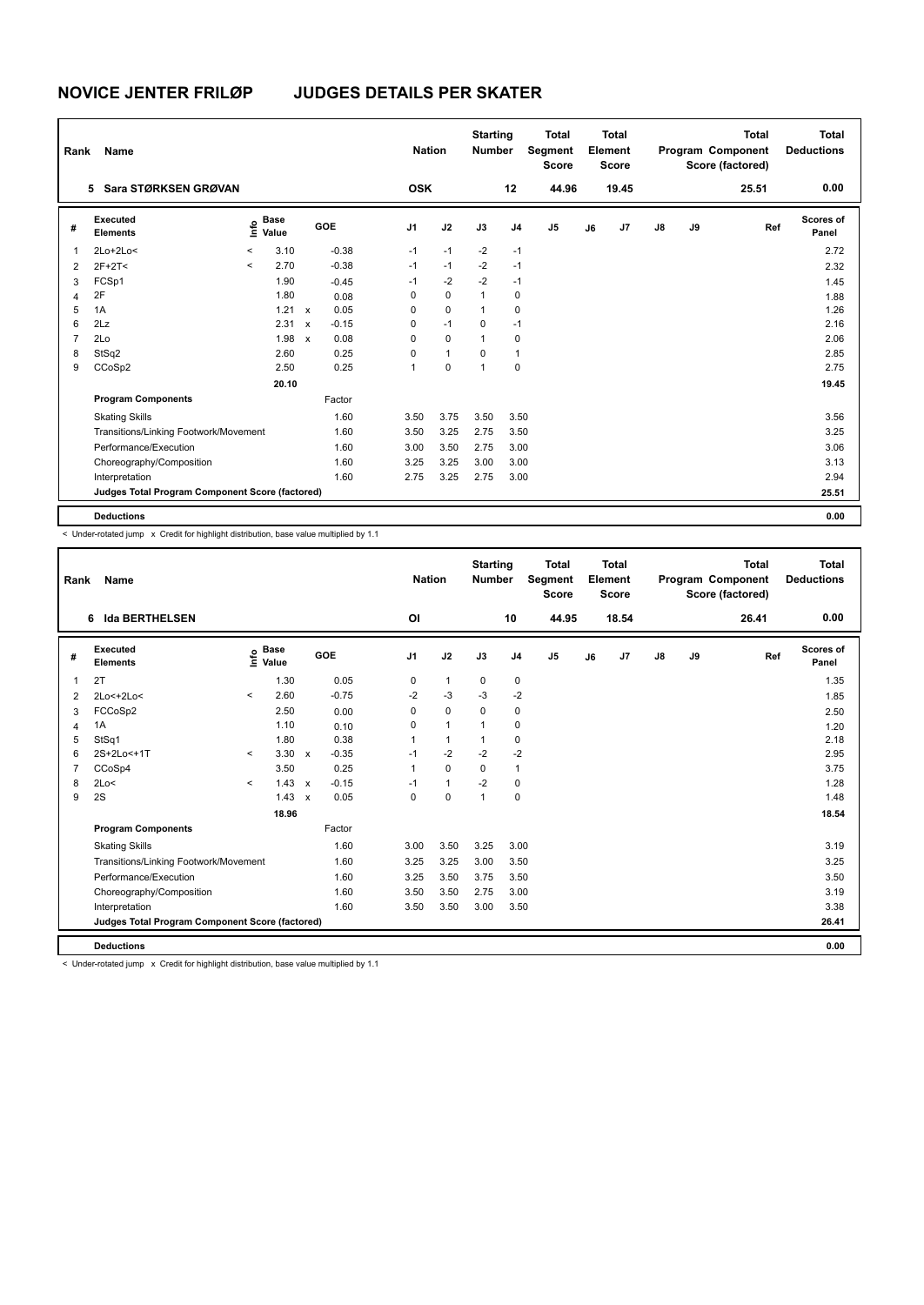| Rank           | Name                                            |         |                      |                           |         | <b>Nation</b>  |              | <b>Starting</b><br><b>Number</b> |                | <b>Total</b><br>Segment<br><b>Score</b> |    | <b>Total</b><br>Element<br><b>Score</b> |               |    | <b>Total</b><br>Program Component<br>Score (factored) | <b>Total</b><br><b>Deductions</b> |
|----------------|-------------------------------------------------|---------|----------------------|---------------------------|---------|----------------|--------------|----------------------------------|----------------|-----------------------------------------|----|-----------------------------------------|---------------|----|-------------------------------------------------------|-----------------------------------|
|                | 7 Andrea LAE                                    |         |                      |                           |         | <b>OSK</b>     |              |                                  | 11             | 43.24                                   |    | 18.83                                   |               |    | 25.41                                                 | 1.00                              |
| #              | Executed<br><b>Elements</b>                     | Info    | <b>Base</b><br>Value |                           | GOE     | J <sub>1</sub> | J2           | J3                               | J <sub>4</sub> | J <sub>5</sub>                          | J6 | J7                                      | $\mathsf{J}8$ | J9 | Ref                                                   | Scores of<br>Panel                |
| 1              | $2Lz+2Lo<$                                      | $\prec$ | 3.40                 |                           | $-0.90$ | $-3$           | $-3$         | $-3$                             | $-3$           |                                         |    |                                         |               |    |                                                       | 2.50                              |
| $\overline{2}$ | $2Lo+1Lo$                                       |         | 2.30                 |                           | $-0.08$ | $-1$           | $\mathbf 0$  | $\Omega$                         | $\mathbf 0$    |                                         |    |                                         |               |    |                                                       | 2.22                              |
| 3              | CCoSp4                                          |         | 3.50                 |                           | 0.00    | 0              | $\mathbf 0$  | 0                                | 0              |                                         |    |                                         |               |    |                                                       | 3.50                              |
| 4              | 2S                                              |         | 1.43                 | $\boldsymbol{\mathsf{x}}$ | $-0.30$ | $-1$           | $-1$         | $-1$                             | $-3$           |                                         |    |                                         |               |    |                                                       | 1.13                              |
| 5              | 2Lz                                             |         | $2.31 \times$        |                           | 0.00    | $\Omega$       | $\Omega$     | 0                                | 0              |                                         |    |                                         |               |    |                                                       | 2.31                              |
| 6              | 1A                                              |         | $1.21 \times$        |                           | 0.00    | $\Omega$       | $\Omega$     | $\Omega$                         | 0              |                                         |    |                                         |               |    |                                                       | 1.21                              |
| 7              | 2S                                              |         | 1.43                 | $\mathsf{x}$              | 0.00    | $-1$           | $\mathbf{1}$ | $\Omega$                         | $\mathbf 0$    |                                         |    |                                         |               |    |                                                       | 1.43                              |
| 8              | FCSp1                                           |         | 1.90                 |                           | $-0.15$ | $-1$           | $-1$         | 0                                | 0              |                                         |    |                                         |               |    |                                                       | 1.75                              |
| 9              | StSq2                                           |         | 2.60                 |                           | 0.18    | $-1$           | 0            | 1                                | $\overline{1}$ |                                         |    |                                         |               |    |                                                       | 2.78                              |
|                |                                                 |         | 20.08                |                           |         |                |              |                                  |                |                                         |    |                                         |               |    |                                                       | 18.83                             |
|                | <b>Program Components</b>                       |         |                      |                           | Factor  |                |              |                                  |                |                                         |    |                                         |               |    |                                                       |                                   |
|                | <b>Skating Skills</b>                           |         |                      |                           | 1.60    | 3.25           | 3.50         | 3.25                             | 3.75           |                                         |    |                                         |               |    |                                                       | 3.44                              |
|                | Transitions/Linking Footwork/Movement           |         |                      |                           | 1.60    | 3.00           | 2.75         | 3.00                             | 3.50           |                                         |    |                                         |               |    |                                                       | 3.06                              |
|                | Performance/Execution                           |         |                      |                           | 1.60    | 2.75           | 3.50         | 2.75                             | 3.00           |                                         |    |                                         |               |    |                                                       | 3.00                              |
|                | Choreography/Composition                        |         |                      |                           | 1.60    | 3.25           | 3.25         | 3.00                             | 3.50           |                                         |    |                                         |               |    |                                                       | 3.25                              |
|                | Interpretation                                  |         |                      |                           | 1.60    | 3.00           | 3.00         | 3.25                             | 3.25           |                                         |    |                                         |               |    |                                                       | 3.13                              |
|                | Judges Total Program Component Score (factored) |         |                      |                           |         |                |              |                                  |                |                                         |    |                                         |               |    |                                                       | 25.41                             |
|                | <b>Deductions</b>                               |         |                      | Falls:                    | $-1.00$ |                |              |                                  |                |                                         |    |                                         |               |    |                                                       | $-1.00$                           |

< Under-rotated jump x Credit for highlight distribution, base value multiplied by 1.1

| Rank | Name                                                                                                             |              |                                           |              |                   | <b>Nation</b>  |              | <b>Starting</b><br><b>Number</b> |                | <b>Total</b><br>Segment<br><b>Score</b> |    | <b>Total</b><br>Element<br><b>Score</b> |               |    | <b>Total</b><br>Program Component<br>Score (factored) | <b>Total</b><br><b>Deductions</b> |
|------|------------------------------------------------------------------------------------------------------------------|--------------|-------------------------------------------|--------------|-------------------|----------------|--------------|----------------------------------|----------------|-----------------------------------------|----|-----------------------------------------|---------------|----|-------------------------------------------------------|-----------------------------------|
|      | Mathilde Austdahl SANDØY<br>8                                                                                    |              |                                           |              |                   | <b>OI</b>      |              |                                  | 8              | 42.82                                   |    | 19.70                                   |               |    | 24.12                                                 | 1.00                              |
| #    | Executed<br><b>Elements</b>                                                                                      |              | $\frac{e}{E}$ Base<br>$\frac{e}{E}$ Value |              | GOE               | J <sub>1</sub> | J2           | J3                               | J <sub>4</sub> | J5                                      | J6 | J7                                      | $\mathsf{J}8$ | J9 | Ref                                                   | Scores of<br>Panel                |
| 1    | 1A                                                                                                               |              | 1.10                                      |              | 0.00              | 0              | 0            | 0                                | 0              |                                         |    |                                         |               |    |                                                       | 1.10                              |
| 2    | 2Lo+2Lo+1T                                                                                                       |              | 4.00                                      |              | $-0.15$           | 0              | $-1$         | 0                                | $-1$           |                                         |    |                                         |               |    |                                                       | 3.85                              |
| 3    | FCoSp3                                                                                                           |              | 2.50                                      |              | 0.13              | 0              | 0            | 0                                | 1              |                                         |    |                                         |               |    |                                                       | 2.63                              |
| 4    | $2F+2Lo$                                                                                                         |              | 3.60                                      |              | $-0.30$           | $-1$           | $-1$         | $-1$                             | $-1$           |                                         |    |                                         |               |    |                                                       | 3.30                              |
| 5    | 2Lz                                                                                                              | $\checkmark$ | $1.65 \times$                             |              | $-0.90$           | $-3$           | $-3$         | $-3$                             | $-3$           |                                         |    |                                         |               |    |                                                       | 0.75                              |
| 6    | 2Lo                                                                                                              |              | 1.98 x                                    |              | 0.30              |                | $\mathbf{1}$ | 1                                | $\mathbf{1}$   |                                         |    |                                         |               |    |                                                       | 2.28                              |
|      | CCoSp3                                                                                                           |              | 3.00                                      |              | $-0.08$           | $-1$           | $\mathbf 0$  | $\Omega$                         | 0              |                                         |    |                                         |               |    |                                                       | 2.92                              |
| 8    | 2F                                                                                                               |              | 1.98                                      | $\mathsf{x}$ | $-0.53$           | $-2$           | $-2$         | $-1$                             | $-2$           |                                         |    |                                         |               |    |                                                       | 1.45                              |
| 9    | StSqB                                                                                                            |              | 1.50                                      |              | $-0.08$           | $\Omega$       | $-1$         | $\Omega$                         | 0              |                                         |    |                                         |               |    |                                                       | 1.42                              |
|      |                                                                                                                  |              | 21.31                                     |              |                   |                |              |                                  |                |                                         |    |                                         |               |    |                                                       | 19.70                             |
|      | <b>Program Components</b>                                                                                        |              |                                           |              | Factor            |                |              |                                  |                |                                         |    |                                         |               |    |                                                       |                                   |
|      | <b>Skating Skills</b>                                                                                            |              |                                           |              | 1.60              | 3.25           | 3.25         | 3.50                             | 3.25           |                                         |    |                                         |               |    |                                                       | 3.31                              |
|      | Transitions/Linking Footwork/Movement                                                                            |              |                                           |              | 1.60              | 3.25           | 2.50         | 2.75                             | 3.25           |                                         |    |                                         |               |    |                                                       | 2.94                              |
|      | Performance/Execution                                                                                            |              |                                           |              | 1.60              | 2.75           | 2.50         | 3.25                             | 3.00           |                                         |    |                                         |               |    |                                                       | 2.88                              |
|      | Choreography/Composition                                                                                         |              |                                           |              | 1.60              | 3.50           | 3.25         | 3.00                             | 2.75           |                                         |    |                                         |               |    |                                                       | 3.13                              |
|      | Interpretation                                                                                                   |              |                                           |              | 1.60              | 3.00           | 2.50         | 3.00                             | 2.75           |                                         |    |                                         |               |    |                                                       | 2.81                              |
|      | Judges Total Program Component Score (factored)                                                                  |              |                                           |              |                   |                |              |                                  |                |                                         |    |                                         |               |    |                                                       | 24.12                             |
|      | <b>Deductions</b>                                                                                                |              |                                           |              | Falls:<br>$-1.00$ |                |              |                                  |                |                                         |    |                                         |               |    |                                                       | $-1.00$                           |
|      | The decomposition to see that the distribution of the distribution of the control securities of the state of the |              |                                           |              |                   |                |              |                                  |                |                                         |    |                                         |               |    |                                                       |                                   |

er-rotated jump  $\,$  x  $\,$  Credit for highlight distribution, base value multiplied by 1.1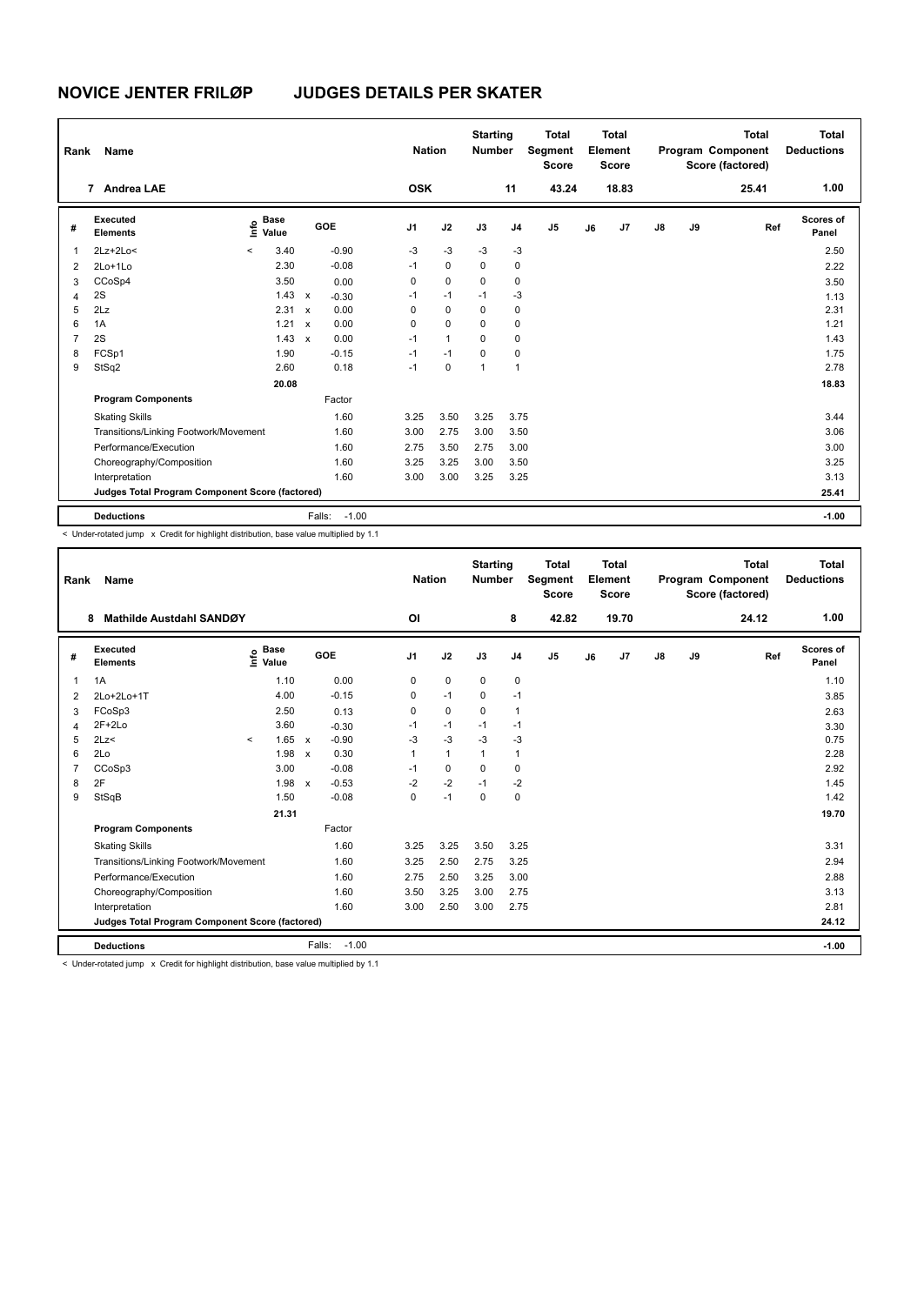| Rank           | Name                                            |         |                      |                           |            | <b>Nation</b>  |                | <b>Starting</b><br><b>Number</b> |                | <b>Total</b><br>Segment<br><b>Score</b> |    | <b>Total</b><br>Element<br><b>Score</b> |               |    | <b>Total</b><br>Program Component<br>Score (factored) | <b>Total</b><br><b>Deductions</b> |
|----------------|-------------------------------------------------|---------|----------------------|---------------------------|------------|----------------|----------------|----------------------------------|----------------|-----------------------------------------|----|-----------------------------------------|---------------|----|-------------------------------------------------------|-----------------------------------|
|                | <b>Marie HAAS</b><br>9                          |         |                      |                           |            | <b>SKK</b>     |                |                                  | $\overline{7}$ | 40.60                                   |    | 18.90                                   |               |    | 21.70                                                 | 0.00                              |
| #              | Executed<br><b>Elements</b>                     | ١m      | <b>Base</b><br>Value |                           | <b>GOE</b> | J <sub>1</sub> | J2             | J3                               | J <sub>4</sub> | J <sub>5</sub>                          | J6 | J7                                      | $\mathsf{J}8$ | J9 | Ref                                                   | Scores of<br>Panel                |
| 1              | StSq2                                           |         | 2.60                 |                           | 0.13       | 0              | $\mathbf{1}$   | 0                                | 0              |                                         |    |                                         |               |    |                                                       | 2.73                              |
| 2              | 2S                                              |         | 1.30                 |                           | 0.00       | 0              | $\mathbf 0$    | $\Omega$                         | 0              |                                         |    |                                         |               |    |                                                       | 1.30                              |
| 3              | 2Lo+2Lo                                         |         | 3.60                 |                           | $-0.23$    | $-1$           | 0              | $-1$                             | $-1$           |                                         |    |                                         |               |    |                                                       | 3.37                              |
| $\overline{4}$ | 2T                                              |         | 1.30                 |                           | $-0.35$    | $-1$           | $-2$           | $-2$                             | $-2$           |                                         |    |                                         |               |    |                                                       | 0.95                              |
| 5              | CCoSp4                                          |         | 3.50                 |                           | 0.75       | 1              | $\overline{2}$ | $\mathbf{1}$                     | $\overline{2}$ |                                         |    |                                         |               |    |                                                       | 4.25                              |
| 6              | 1F                                              |         | 0.55                 | $\mathsf{x}$              | $-0.05$    | 0              | $-1$           | 0                                | $-1$           |                                         |    |                                         |               |    |                                                       | 0.50                              |
| $\overline{7}$ | 2S+1Lo+2T<                                      | $\prec$ | 2.97                 | $\boldsymbol{\mathsf{x}}$ | $-0.25$    | $-1$           | $-1$           | $-1$                             | $-2$           |                                         |    |                                         |               |    |                                                       | 2.72                              |
| 8              | FSSp1                                           |         | 2.00                 |                           | $-0.08$    | 0              | $-1$           | 0                                | 0              |                                         |    |                                         |               |    |                                                       | 1.92                              |
| 9              | 1A                                              |         | 1.21                 | $\mathsf{x}$              | $-0.05$    | 0              | 0              | 0                                | $-1$           |                                         |    |                                         |               |    |                                                       | 1.16                              |
|                |                                                 |         | 19.03                |                           |            |                |                |                                  |                |                                         |    |                                         |               |    |                                                       | 18.90                             |
|                | <b>Program Components</b>                       |         |                      |                           | Factor     |                |                |                                  |                |                                         |    |                                         |               |    |                                                       |                                   |
|                | <b>Skating Skills</b>                           |         |                      |                           | 1.60       | 2.75           | 3.25           | 3.25                             | 3.00           |                                         |    |                                         |               |    |                                                       | 3.06                              |
|                | Transitions/Linking Footwork/Movement           |         |                      |                           | 1.60       | 2.50           | 2.50           | 2.75                             | 2.50           |                                         |    |                                         |               |    |                                                       | 2.56                              |
|                | Performance/Execution                           |         |                      |                           | 1.60       | 2.75           | 3.00           | 3.00                             | 2.50           |                                         |    |                                         |               |    |                                                       | 2.81                              |
|                | Choreography/Composition                        |         |                      |                           | 1.60       | 2.75           | 2.50           | 2.75                             | 2.75           |                                         |    |                                         |               |    |                                                       | 2.69                              |
|                | Interpretation                                  |         |                      |                           | 1.60       | 2.50           | 2.50           | 2.75                             | 2.00           |                                         |    |                                         |               |    |                                                       | 2.44                              |
|                | Judges Total Program Component Score (factored) |         |                      |                           |            |                |                |                                  |                |                                         |    |                                         |               |    |                                                       | 21.70                             |
|                | <b>Deductions</b>                               |         |                      |                           |            |                |                |                                  |                |                                         |    |                                         |               |    |                                                       | 0.00                              |

< Under-rotated jump x Credit for highlight distribution, base value multiplied by 1.1

| Rank           | Name                                            |    |                                  |              |         |                | <b>Nation</b> |              | <b>Starting</b><br><b>Number</b> |                | <b>Total</b><br>Segment<br><b>Score</b> |    | <b>Total</b><br>Element<br><b>Score</b> |               |    | <b>Total</b><br><b>Program Component</b><br>Score (factored) | <b>Total</b><br><b>Deductions</b> |
|----------------|-------------------------------------------------|----|----------------------------------|--------------|---------|----------------|---------------|--------------|----------------------------------|----------------|-----------------------------------------|----|-----------------------------------------|---------------|----|--------------------------------------------------------------|-----------------------------------|
| 10             | Ingeborg Børve ANGELSKÅR                        |    |                                  |              |         |                | <b>SKK</b>    |              |                                  | 9              | 40.29                                   |    | 17.19                                   |               |    | 23.10                                                        | 0.00                              |
| #              | Executed<br><b>Elements</b>                     |    | <b>Base</b><br>o Base<br>⊆ Value |              | GOE     | J <sub>1</sub> |               | J2           | J3                               | J <sub>4</sub> | J <sub>5</sub>                          | J6 | J7                                      | $\mathsf{J}8$ | J9 | Ref                                                          | Scores of<br>Panel                |
| $\mathbf{1}$   | 1A                                              |    | 1.10                             |              | 0.20    | 1              |               | $\mathbf{1}$ | $\mathbf{1}$                     | $\mathbf{1}$   |                                         |    |                                         |               |    |                                                              | 1.30                              |
| $\overline{2}$ | 2Lz                                             | e  | 2.10                             |              | $-0.53$ | $-2$           |               | $-2$         | $-2$                             | $-1$           |                                         |    |                                         |               |    |                                                              | 1.57                              |
| 3              | 2Lo+2Lo+1Lo                                     |    | 4.10                             |              | $-0.08$ | $-1$           |               | 0            | $\Omega$                         | 0              |                                         |    |                                         |               |    |                                                              | 4.02                              |
| $\overline{4}$ | $2F+1Lo$                                        |    | 2.30                             |              | $-0.30$ | $-1$           |               | $-1$         | $-1$                             | $-1$           |                                         |    |                                         |               |    |                                                              | 2.00                              |
| 5              | FCCoSp2                                         |    | 2.50                             |              | $-0.08$ | $-1$           |               | $\mathbf 0$  | 0                                | $\mathbf 0$    |                                         |    |                                         |               |    |                                                              | 2.42                              |
| 6              | 2F<<                                            | << | 0.55                             | $\mathsf{x}$ | $-0.30$ | $-3$           |               | $-3$         | $-3$                             | $-3$           |                                         |    |                                         |               |    |                                                              | 0.25                              |
| $\overline{7}$ | StSq1                                           |    | 1.80                             |              | $-0.15$ | 0              |               | $-1$         | 0                                | $-1$           |                                         |    |                                         |               |    |                                                              | 1.65                              |
| 8              | 2S                                              |    | 1.43                             | $\mathbf{x}$ | 0.05    | 0              |               | $\mathbf{1}$ | $\Omega$                         | 0              |                                         |    |                                         |               |    |                                                              | 1.48                              |
| 9              | CCoSp2                                          |    | 2.50                             |              | 0.00    | 0              |               | $\mathbf 0$  | $\mathbf 0$                      | $\mathbf 0$    |                                         |    |                                         |               |    |                                                              | 2.50                              |
|                |                                                 |    | 18.38                            |              |         |                |               |              |                                  |                |                                         |    |                                         |               |    |                                                              | 17.19                             |
|                | <b>Program Components</b>                       |    |                                  |              | Factor  |                |               |              |                                  |                |                                         |    |                                         |               |    |                                                              |                                   |
|                | <b>Skating Skills</b>                           |    |                                  |              | 1.60    | 3.00           |               | 3.25         | 3.00                             | 2.75           |                                         |    |                                         |               |    |                                                              | 3.00                              |
|                | Transitions/Linking Footwork/Movement           |    |                                  |              | 1.60    | 3.00           |               | 2.75         | 2.75                             | 2.25           |                                         |    |                                         |               |    |                                                              | 2.69                              |
|                | Performance/Execution                           |    |                                  |              | 1.60    | 3.00           |               | 3.25         | 3.25                             | 2.75           |                                         |    |                                         |               |    |                                                              | 3.06                              |
|                | Choreography/Composition                        |    |                                  |              | 1.60    | 3.25           |               | 3.25         | 2.75                             | 2.50           |                                         |    |                                         |               |    |                                                              | 2.94                              |
|                | Interpretation                                  |    |                                  |              | 1.60    | 2.50           |               | 3.00         | 2.75                             | 2.75           |                                         |    |                                         |               |    |                                                              | 2.75                              |
|                | Judges Total Program Component Score (factored) |    |                                  |              |         |                |               |              |                                  |                |                                         |    |                                         |               |    |                                                              | 23.10                             |
|                | <b>Deductions</b>                               |    |                                  |              |         |                |               |              |                                  |                |                                         |    |                                         |               |    |                                                              | 0.00                              |

<< Downgraded jump x Credit for highlight distribution, base value multiplied by 1.1 e Jump take off with wrong edge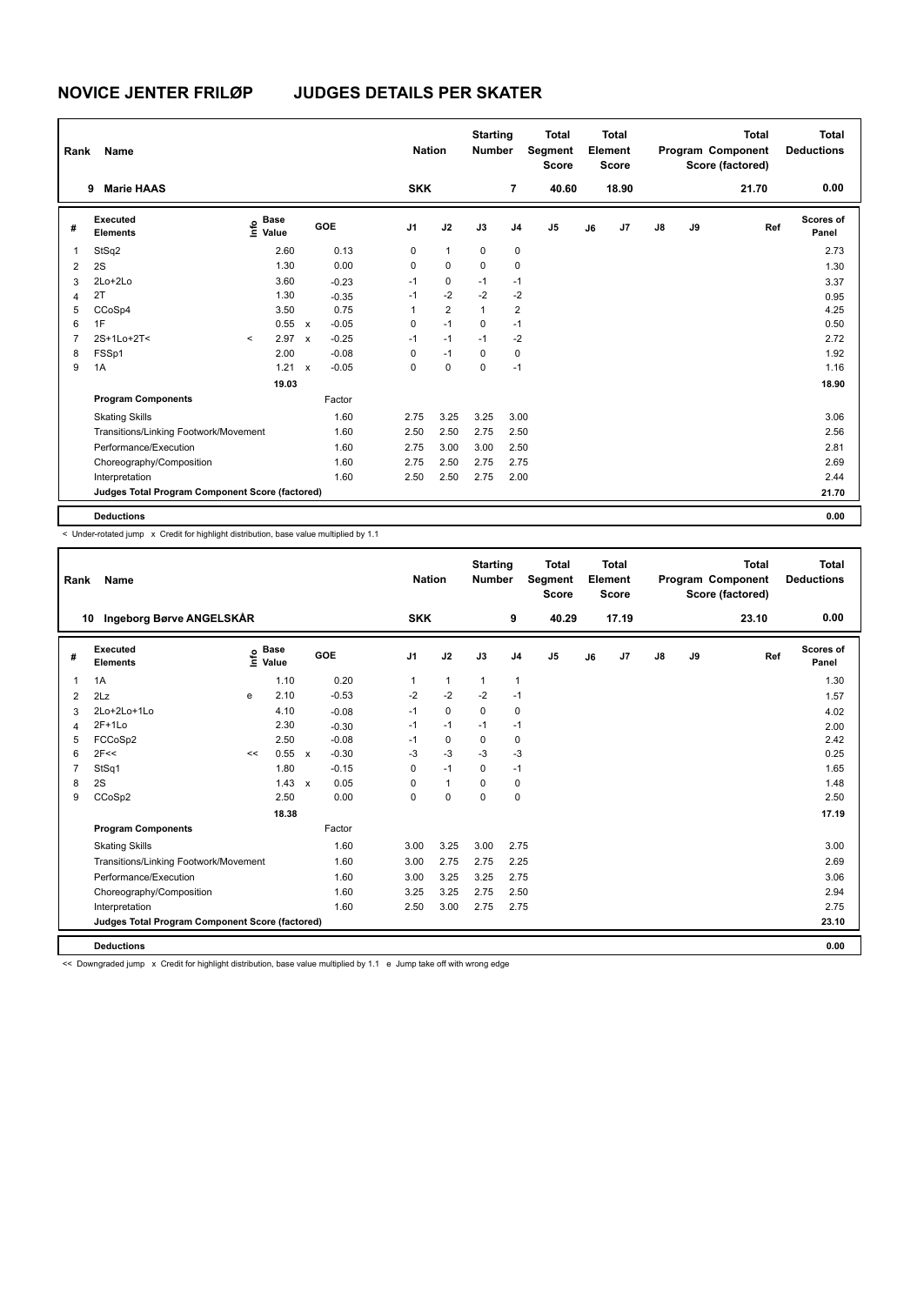| Rank           | Name                                            |    |                                  |              |                   | <b>Nation</b>  |              | <b>Starting</b><br><b>Number</b> |                | <b>Total</b><br>Segment<br><b>Score</b> |    | <b>Total</b><br>Element<br><b>Score</b> |               |    | <b>Total</b><br>Program Component<br>Score (factored) | <b>Total</b><br><b>Deductions</b> |
|----------------|-------------------------------------------------|----|----------------------------------|--------------|-------------------|----------------|--------------|----------------------------------|----------------|-----------------------------------------|----|-----------------------------------------|---------------|----|-------------------------------------------------------|-----------------------------------|
| 11             | Silja Anna SKULSTAD URANG                       |    |                                  |              |                   | <b>BKK</b>     |              |                                  | 6              | 38.75                                   |    | 17.04                                   |               |    | 22.71                                                 | 1.00                              |
| #              | Executed<br><b>Elements</b>                     |    | <b>Base</b><br>e Base<br>E Value |              | GOE               | J <sub>1</sub> | J2           | J3                               | J <sub>4</sub> | J <sub>5</sub>                          | J6 | J7                                      | $\mathsf{J}8$ | J9 | Ref                                                   | Scores of<br>Panel                |
| 1              | $2Lo+2Lo$                                       |    | 3.60                             |              | $-0.45$           | $-1$           | $-1$         | $-2$                             | $-2$           |                                         |    |                                         |               |    |                                                       | 3.15                              |
| 2              | 2A<<                                            | << | 1.10                             |              | $-0.55$           | -3             | $-3$         | $-3$                             | $-2$           |                                         |    |                                         |               |    |                                                       | 0.55                              |
| 3              | 2Lz<<                                           | << | 0.60                             |              | $-0.30$           | -3             | $-3$         | $-3$                             | $-3$           |                                         |    |                                         |               |    |                                                       | 0.30                              |
| $\overline{4}$ | FSSp1                                           |    | 2.00                             |              | $-0.08$           | 0              | $-1$         | 0                                | 0              |                                         |    |                                         |               |    |                                                       | 1.92                              |
| 5              | 2F                                              | e  | 1.98                             | $\mathsf{x}$ | $-0.60$           | $-2$           | $-2$         | $-2$                             | $-2$           |                                         |    |                                         |               |    |                                                       | 1.38                              |
| 6              | 2S                                              |    | 1.43                             | $\mathsf{x}$ | $-0.05$           | 0              | $\mathbf 0$  | $\mathbf 0$                      | $-1$           |                                         |    |                                         |               |    |                                                       | 1.38                              |
| 7              | 2F<+2T<+1T                                      | e  | 2.86                             | $\mathsf{x}$ | $-0.90$           | $-3$           | $-3$         | $-3$                             | -3             |                                         |    |                                         |               |    |                                                       | 1.96                              |
| 8              | StSq2                                           |    | 2.60                             |              | $-0.08$           | 0              | $-1$         | 0                                | 0              |                                         |    |                                         |               |    |                                                       | 2.52                              |
| 9              | CCoSp4                                          |    | 3.50                             |              | 0.38              | $\mathbf{1}$   | $\mathbf{1}$ | 1                                | 0              |                                         |    |                                         |               |    |                                                       | 3.88                              |
|                |                                                 |    | 19.67                            |              |                   |                |              |                                  |                |                                         |    |                                         |               |    |                                                       | 17.04                             |
|                | <b>Program Components</b>                       |    |                                  |              | Factor            |                |              |                                  |                |                                         |    |                                         |               |    |                                                       |                                   |
|                | <b>Skating Skills</b>                           |    |                                  |              | 1.60              | 3.25           | 3.25         | 3.25                             | 3.00           |                                         |    |                                         |               |    |                                                       | 3.19                              |
|                | Transitions/Linking Footwork/Movement           |    |                                  |              | 1.60              | 2.75           | 2.25         | 2.75                             | 2.50           |                                         |    |                                         |               |    |                                                       | 2.56                              |
|                | Performance/Execution                           |    |                                  |              | 1.60              | 3.25           | 3.00         | 3.00                             | 2.75           |                                         |    |                                         |               |    |                                                       | 3.00                              |
|                | Choreography/Composition                        |    |                                  |              | 1.60              | 3.25           | 3.00         | 2.50                             | 2.50           |                                         |    |                                         |               |    |                                                       | 2.81                              |
|                | Interpretation                                  |    |                                  |              | 1.60              | 3.00           | 2.50         | 3.00                             | 2.00           |                                         |    |                                         |               |    |                                                       | 2.63                              |
|                | Judges Total Program Component Score (factored) |    |                                  |              |                   |                |              |                                  |                |                                         |    |                                         |               |    |                                                       | 22.71                             |
|                | <b>Deductions</b>                               |    |                                  |              | $-1.00$<br>Falls: |                |              |                                  |                |                                         |    |                                         |               |    |                                                       | $-1.00$                           |

< Under-rotated jump << Downgraded jump x Credit for highlight distribution, base value multiplied by 1.1 e Jump take off with wrong edge

| Rank           | Name                                            |         |                      |                           |                   | <b>Nation</b>  |              | <b>Starting</b><br><b>Number</b> |                | <b>Total</b><br>Segment<br><b>Score</b> |    | <b>Total</b><br>Element<br><b>Score</b> |    |    | <b>Total</b><br>Program Component<br>Score (factored) | <b>Total</b><br><b>Deductions</b> |
|----------------|-------------------------------------------------|---------|----------------------|---------------------------|-------------------|----------------|--------------|----------------------------------|----------------|-----------------------------------------|----|-----------------------------------------|----|----|-------------------------------------------------------|-----------------------------------|
| 12             | <b>Vanessa GJERDE</b>                           |         |                      |                           |                   | LIL            |              |                                  | 4              | 32.42                                   |    | 11.50                                   |    |    | 21.92                                                 | 1.00                              |
| #              | Executed<br><b>Elements</b>                     | lnfo    | <b>Base</b><br>Value |                           | GOE               | J <sub>1</sub> | J2           | J3                               | J <sub>4</sub> | J <sub>5</sub>                          | J6 | J <sub>7</sub>                          | J8 | J9 | Ref                                                   | <b>Scores of</b><br>Panel         |
| $\mathbf{1}$   | 2Lo<+2Lo<<                                      | <<      | 1.80                 |                           | $-0.90$           | -3             | $-3$         | $-3$                             | $-3$           |                                         |    |                                         |    |    |                                                       | 0.90                              |
| $\overline{2}$ | 1A                                              |         | 1.10                 |                           | 0.10              | 0              | $\mathbf{1}$ | $\mathbf{1}$                     | 0              |                                         |    |                                         |    |    |                                                       | 1.20                              |
| 3              | 2Lz<<                                           | $\,<$   | 0.60                 |                           | $-0.30$           | $-3$           | $-3$         | $-3$                             | $-3$           |                                         |    |                                         |    |    |                                                       | 0.30                              |
| 4              | FSSpB                                           |         | 1.70                 |                           | $-0.75$           | $-2$           | $-3$         | $-2$                             | $-3$           |                                         |    |                                         |    |    |                                                       | 0.95                              |
| 5              | StSq1                                           |         | 1.80                 |                           | 0.00              | 0              | $\Omega$     | 0                                | 0              |                                         |    |                                         |    |    |                                                       | 1.80                              |
| 6              | 2F<                                             | $\prec$ | $1.43 \times$        |                           | $-0.38$           | $-1$           | $-1$         | $-2$                             | $-1$           |                                         |    |                                         |    |    |                                                       | 1.05                              |
| $\overline{7}$ | $2S+2T<<$                                       | <<      | 1.87                 | $\boldsymbol{\mathsf{x}}$ | $-0.50$           | $-2$           | $-2$         | $-3$                             | $-3$           |                                         |    |                                         |    |    |                                                       | 1.37                              |
| 8              | 2S                                              |         | 1.43                 | $\boldsymbol{\mathsf{x}}$ | 0.00              | 0              | $\mathbf 0$  | $\mathbf 0$                      | $\mathbf 0$    |                                         |    |                                         |    |    |                                                       | 1.43                              |
| 9              | CCoSp2                                          |         | 2.50                 |                           | 0.00              | 0              | $\Omega$     | $\Omega$                         | $\Omega$       |                                         |    |                                         |    |    |                                                       | 2.50                              |
|                |                                                 |         | 14.23                |                           |                   |                |              |                                  |                |                                         |    |                                         |    |    |                                                       | 11.50                             |
|                | <b>Program Components</b>                       |         |                      |                           | Factor            |                |              |                                  |                |                                         |    |                                         |    |    |                                                       |                                   |
|                | <b>Skating Skills</b>                           |         |                      |                           | 1.60              | 3.00           | 2.75         | 3.00                             | 2.50           |                                         |    |                                         |    |    |                                                       | 2.81                              |
|                | Transitions/Linking Footwork/Movement           |         |                      |                           | 1.60              | 2.25           | 2.50         | 2.75                             | 2.00           |                                         |    |                                         |    |    |                                                       | 2.38                              |
|                | Performance/Execution                           |         |                      |                           | 1.60              | 2.75           | 3.00         | 2.75                             | 2.75           |                                         |    |                                         |    |    |                                                       | 2.81                              |
|                | Choreography/Composition                        |         |                      |                           | 1.60              | 2.75           | 2.50         | 3.00                             | 3.00           |                                         |    |                                         |    |    |                                                       | 2.81                              |
|                | Interpretation                                  |         |                      |                           | 1.60              | 3.00           | 2.50         | 3.25                             | 2.75           |                                         |    |                                         |    |    |                                                       | 2.88                              |
|                | Judges Total Program Component Score (factored) |         |                      |                           |                   |                |              |                                  |                |                                         |    |                                         |    |    |                                                       | 21.92                             |
|                | <b>Deductions</b>                               |         |                      |                           | $-1.00$<br>Falls: |                |              |                                  |                |                                         |    |                                         |    |    |                                                       | $-1.00$                           |

< Under-rotated jump << Downgraded jump x Credit for highlight distribution, base value multiplied by 1.1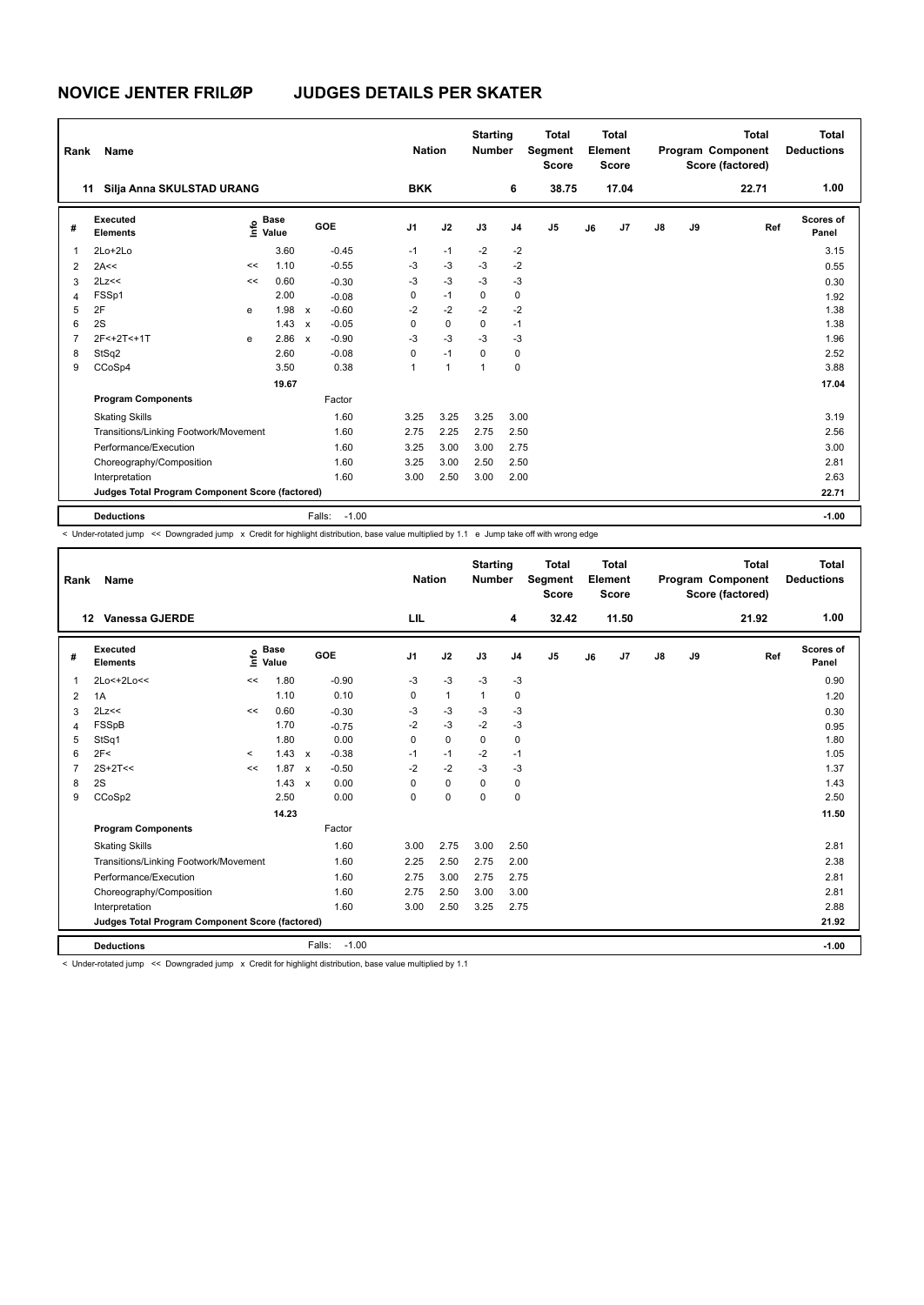| Rank           |                                                 | <b>Nation</b> |                                  |              | <b>Starting</b><br><b>Number</b> | <b>Total</b><br>Segment<br><b>Score</b> | Total<br>Element<br><b>Score</b> |             |             |                | <b>Total</b><br>Program Component<br>Score (factored) | <b>Total</b><br><b>Deductions</b> |                |               |    |       |                    |
|----------------|-------------------------------------------------|---------------|----------------------------------|--------------|----------------------------------|-----------------------------------------|----------------------------------|-------------|-------------|----------------|-------------------------------------------------------|-----------------------------------|----------------|---------------|----|-------|--------------------|
|                | <b>Anna Emilie HAGEN</b><br>13                  |               |                                  |              |                                  | <b>SKK</b>                              |                                  |             |             | 1              | 30.33                                                 |                                   | 12.82          |               |    | 17.51 | 0.00               |
| #              | Executed<br><b>Elements</b>                     |               | <b>Base</b><br>e Base<br>E Value |              | GOE                              | J <sub>1</sub>                          | J2                               |             | J3          | J <sub>4</sub> | J <sub>5</sub>                                        | J6                                | J <sub>7</sub> | $\mathsf{J}8$ | J9 | Ref   | Scores of<br>Panel |
| 1              | 1A                                              |               | 1.10                             |              | 0.05                             | 0                                       |                                  | $\mathbf 0$ | $\mathbf 0$ | $\mathbf{1}$   |                                                       |                                   |                |               |    |       | 1.15               |
| 2              | $2Lo+2Lo$                                       |               | 3.60                             |              | $-0.15$                          | $-1$                                    |                                  | $-1$        | $\mathbf 0$ | $\mathbf 0$    |                                                       |                                   |                |               |    |       | 3.45               |
| 3              | FCCoSpB                                         |               | 1.70                             |              | $-0.23$                          | $-1$                                    |                                  | $-1$        | 0           | $-1$           |                                                       |                                   |                |               |    |       | 1.47               |
| $\overline{4}$ | 2F                                              |               | 1.80                             |              | $-0.15$                          | $-1$                                    |                                  | 0           | 0           | $-1$           |                                                       |                                   |                |               |    |       | 1.65               |
| 5              | 2F+SEQ                                          |               | 1.58                             | $\mathsf{x}$ | $-0.75$                          | -3                                      |                                  | $-2$        | $-2$        | $-3$           |                                                       |                                   |                |               |    |       | 0.83               |
| 6              | 2S                                              |               | 1.43                             | $\mathsf{x}$ | $-0.30$                          | $-1$                                    |                                  | $-2$        | $-2$        | $-1$           |                                                       |                                   |                |               |    |       | 1.13               |
| $\overline{7}$ | 2Lo<<                                           | <<            | 0.55                             | $\mathsf{x}$ | $-0.30$                          | $-3$                                    |                                  | $-3$        | $-3$        | $-3$           |                                                       |                                   |                |               |    |       | 0.25               |
| 8              | CCoSpB                                          |               | 1.70                             |              | $-0.53$                          | $-2$                                    | $-1$                             |             | $-2$        | $-2$           |                                                       |                                   |                |               |    |       | 1.17               |
| 9              | StSq1                                           |               | 1.80                             |              | $-0.08$                          | 0                                       | $-1$                             |             | $\mathbf 0$ | $\mathbf 0$    |                                                       |                                   |                |               |    |       | 1.72               |
|                |                                                 |               | 15.26                            |              |                                  |                                         |                                  |             |             |                |                                                       |                                   |                |               |    |       | 12.82              |
|                | <b>Program Components</b>                       |               |                                  |              | Factor                           |                                         |                                  |             |             |                |                                                       |                                   |                |               |    |       |                    |
|                | <b>Skating Skills</b>                           |               |                                  |              | 1.60                             | 2.50                                    |                                  | 2.50        | 2.50        | 2.50           |                                                       |                                   |                |               |    |       | 2.50               |
|                | Transitions/Linking Footwork/Movement           |               |                                  |              | 1.60                             | 2.25                                    |                                  | 1.75        | 2.25        | 1.75           |                                                       |                                   |                |               |    |       | 2.00               |
|                | Performance/Execution                           |               |                                  |              | 1.60                             | 2.25                                    |                                  | 2.25        | 2.50        | 2.25           |                                                       |                                   |                |               |    |       | 2.31               |
|                | Choreography/Composition                        |               |                                  |              | 1.60                             | 2.50                                    |                                  | 2.50        | 1.75        | 1.75           |                                                       |                                   |                |               |    |       | 2.13               |
|                | Interpretation                                  |               |                                  |              | 1.60                             | 2.25                                    |                                  | 1.75        | 2.25        | 1.75           |                                                       |                                   |                |               |    |       | 2.00               |
|                | Judges Total Program Component Score (factored) |               |                                  |              |                                  |                                         |                                  |             |             |                |                                                       |                                   |                |               |    |       | 17.51              |
|                | <b>Deductions</b>                               |               |                                  |              |                                  |                                         |                                  |             |             |                |                                                       |                                   |                |               |    |       | 0.00               |

<< Downgraded jump x Credit for highlight distribution, base value multiplied by 1.1

| Rank           | Name                                            |          |                      |              |                   | <b>Nation</b>  |             | <b>Starting</b><br><b>Number</b> |                | <b>Total</b><br>Segment<br><b>Score</b> |    | <b>Total</b><br>Element<br><b>Score</b> |               |    | <b>Total</b><br>Program Component<br>Score (factored) | <b>Total</b><br><b>Deductions</b> |
|----------------|-------------------------------------------------|----------|----------------------|--------------|-------------------|----------------|-------------|----------------------------------|----------------|-----------------------------------------|----|-----------------------------------------|---------------|----|-------------------------------------------------------|-----------------------------------|
|                | <b>14 Victoria GRANDAHL</b>                     |          |                      |              |                   | <b>SSK</b>     |             |                                  | 3              | 29.98                                   |    | 12.17                                   |               |    | 18.81                                                 | 1.00                              |
| #              | Executed<br><b>Elements</b>                     | ۴٥       | <b>Base</b><br>Value |              | GOE               | J <sub>1</sub> | J2          | J3                               | J <sub>4</sub> | J <sub>5</sub>                          | J6 | J7                                      | $\mathsf{J}8$ | J9 | Ref                                                   | <b>Scores of</b><br>Panel         |
| 1              | 2F<                                             | $\hat{}$ | 1.30                 |              | $-0.45$           | $-1$           | $-2$        | $-2$                             | $-1$           |                                         |    |                                         |               |    |                                                       | 0.85                              |
| 2              | 2F<<                                            | <<       | 0.50                 |              | $-0.25$           | $-2$           | $-3$        | $-3$                             | $-2$           |                                         |    |                                         |               |    |                                                       | 0.25                              |
| 3              | FCSp1                                           |          | 1.90                 |              | $-0.38$           | $-1$           | 0           | $-2$                             | $-2$           |                                         |    |                                         |               |    |                                                       | 1.52                              |
| 4              | 2Lo+2Lo<<                                       | <<       | 2.30                 |              | $-0.68$           | $-2$           | $-2$        | $-3$                             | $-2$           |                                         |    |                                         |               |    |                                                       | 1.62                              |
| 5              | 2S+Lo+2S<                                       | $\prec$  | 2.42                 | $\mathsf{x}$ | $-0.45$           | $-2$           | $-1$        | $-3$                             | $-3$           |                                         |    |                                         |               |    |                                                       | 1.97                              |
| 6              | StSq1                                           |          | 1.80                 |              | 0.00              | 0              | $\mathbf 0$ | 0                                | 0              |                                         |    |                                         |               |    |                                                       | 1.80                              |
| $\overline{7}$ | 2Lo<                                            | $\prec$  | 1.43                 | $\mathsf{x}$ | $-0.90$           | -3             | $-3$        | -3                               | $-3$           |                                         |    |                                         |               |    |                                                       | 0.53                              |
| 8              | 1A                                              |          | 1.21 x               |              | 0.00              | $\Omega$       | $\mathbf 0$ | $\Omega$                         | $\pmb{0}$      |                                         |    |                                         |               |    |                                                       | 1.21                              |
| 9              | CCoSp2                                          |          | 2.50                 |              | $-0.08$           | 0              | $\mathbf 0$ | $-1$                             | $\mathbf 0$    |                                         |    |                                         |               |    |                                                       | 2.42                              |
|                |                                                 |          | 15.36                |              |                   |                |             |                                  |                |                                         |    |                                         |               |    |                                                       | 12.17                             |
|                | <b>Program Components</b>                       |          |                      |              | Factor            |                |             |                                  |                |                                         |    |                                         |               |    |                                                       |                                   |
|                | <b>Skating Skills</b>                           |          |                      |              | 1.60              | 2.75           | 2.50        | 2.50                             | 2.50           |                                         |    |                                         |               |    |                                                       | 2.56                              |
|                | Transitions/Linking Footwork/Movement           | 1.60     | 2.50                 | 1.75         | 2.25              | 1.75           |             |                                  |                |                                         |    |                                         | 2.06          |    |                                                       |                                   |
|                | Performance/Execution                           |          |                      |              | 1.60              | 2.25           | 2.25        | 2.50                             | 2.50           |                                         |    |                                         |               |    |                                                       | 2.38                              |
|                | Choreography/Composition                        |          |                      |              | 1.60              | 2.50           | 2.50        | 2.50                             | 2.50           |                                         |    |                                         |               |    |                                                       | 2.50                              |
|                | Interpretation                                  |          |                      |              | 1.60              | 2.25           | 2.25        | 2.50                             | 2.00           |                                         |    |                                         |               |    |                                                       | 2.25                              |
|                | Judges Total Program Component Score (factored) |          |                      |              |                   |                |             |                                  |                |                                         |    |                                         |               |    |                                                       | 18.81                             |
|                | <b>Deductions</b>                               |          |                      |              | $-1.00$<br>Falls: |                |             |                                  |                |                                         |    |                                         |               |    |                                                       | $-1.00$                           |
|                |                                                 |          | .                    |              |                   |                | .           |                                  |                |                                         |    |                                         |               |    |                                                       |                                   |

< Under-rotated jump << Downgraded jump x Credit for highlight distribution, base value multiplied by 1.1